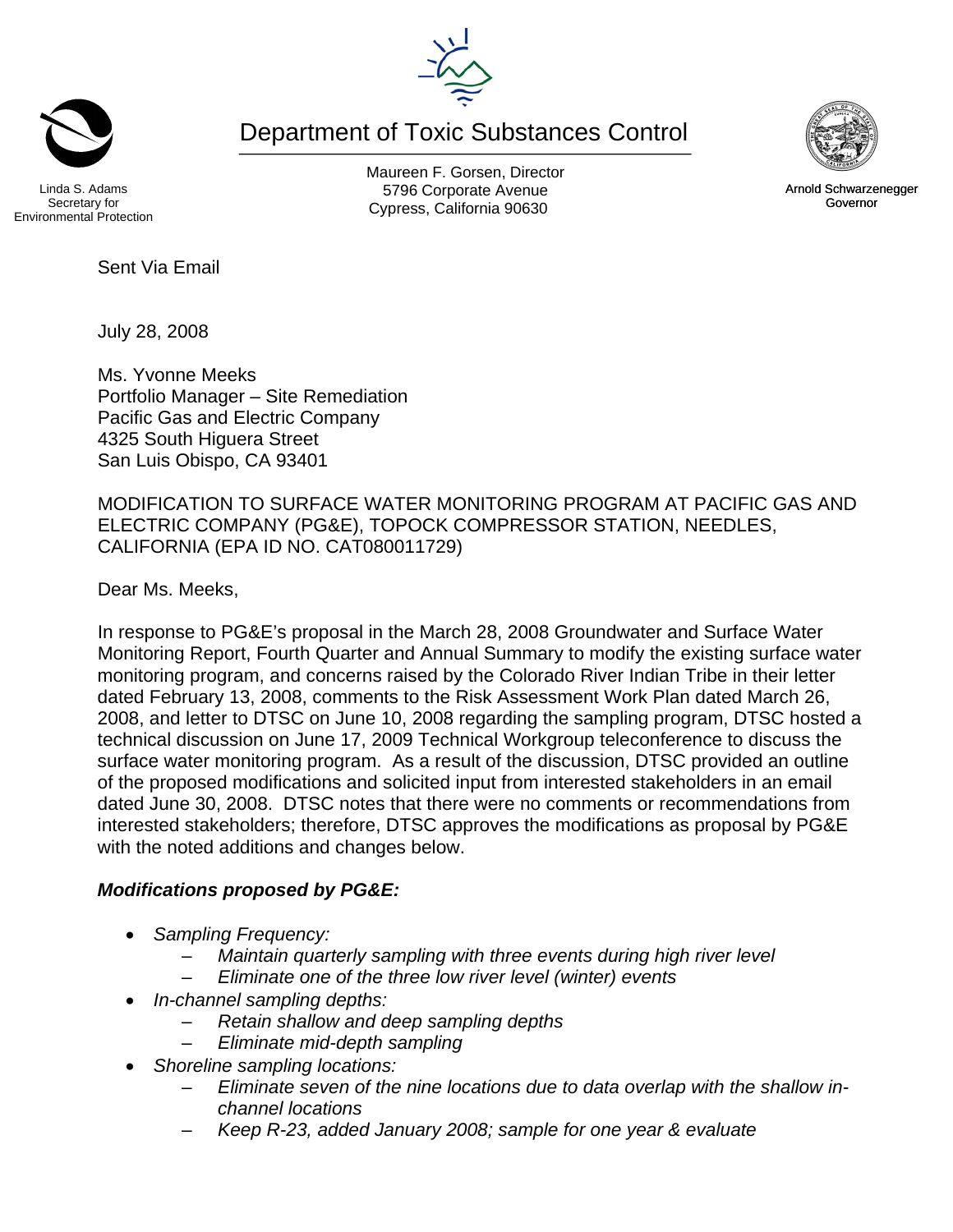Ms. Yvonne Meeks July 28, 2008 Page 2 of 3

- *Keep R-28, continue IM PMP sampling*
- *No changes to analytical parameters.*

## *Additional changes and additional conditions:*

PG&E shall maintain the following shoreline sampling locations in addition to R-23 and R-28:

- *RRB (include sampling at this station until soil investigation within Bat Cave Wash is completed and evaluated by DTSC)*
- *R-19 (include sampling at this old station due to chromium detections and trends in nearby shallow groundwater wells MW-47-055 and MW-33-040)*
- *Continue sampling R-23 until the East Ravine groundwater and soils investigations are completed and the data are evaluated by DTSC*

In response to specific concerns raised by the Colorado River Indian Tribe, PG&E shall:

- *Begin collecting and analyzing unfiltered surface water samples in conjunction with filtered samples. (Note: To continue progress of project, PG&E shall proceed to evaluate human health risk assessment for incidental ingestion pathway using existing filtered water data; if resulting assessment suggests that the pathway has significant risk contribution, PG&E shall evaluate risk using unfiltered data)*
- *Move in-channel station C-R22 to the middle pier of the former red rock bridge (southwest of current C-R22 position - see Figure A) to evaluate if pier is acting as preferential groundwater pathway*

If you have any questions regarding the surface water monitoring program modifications and conditions above, please feel free to contact me at (714) 484-5439.

Sincerely,

 $-144$ 

Project Manager Geology and Remediation Engineering

**Enclosure** 

aky: 070804A

cc: PG&E Topock Consultative Workgroup Members – Via e-mail PG&E Topock Geo/Hydro Technical Workgroup Members – Via e-mail Tribal Representatives in PG&E Contact List – Via e-mail